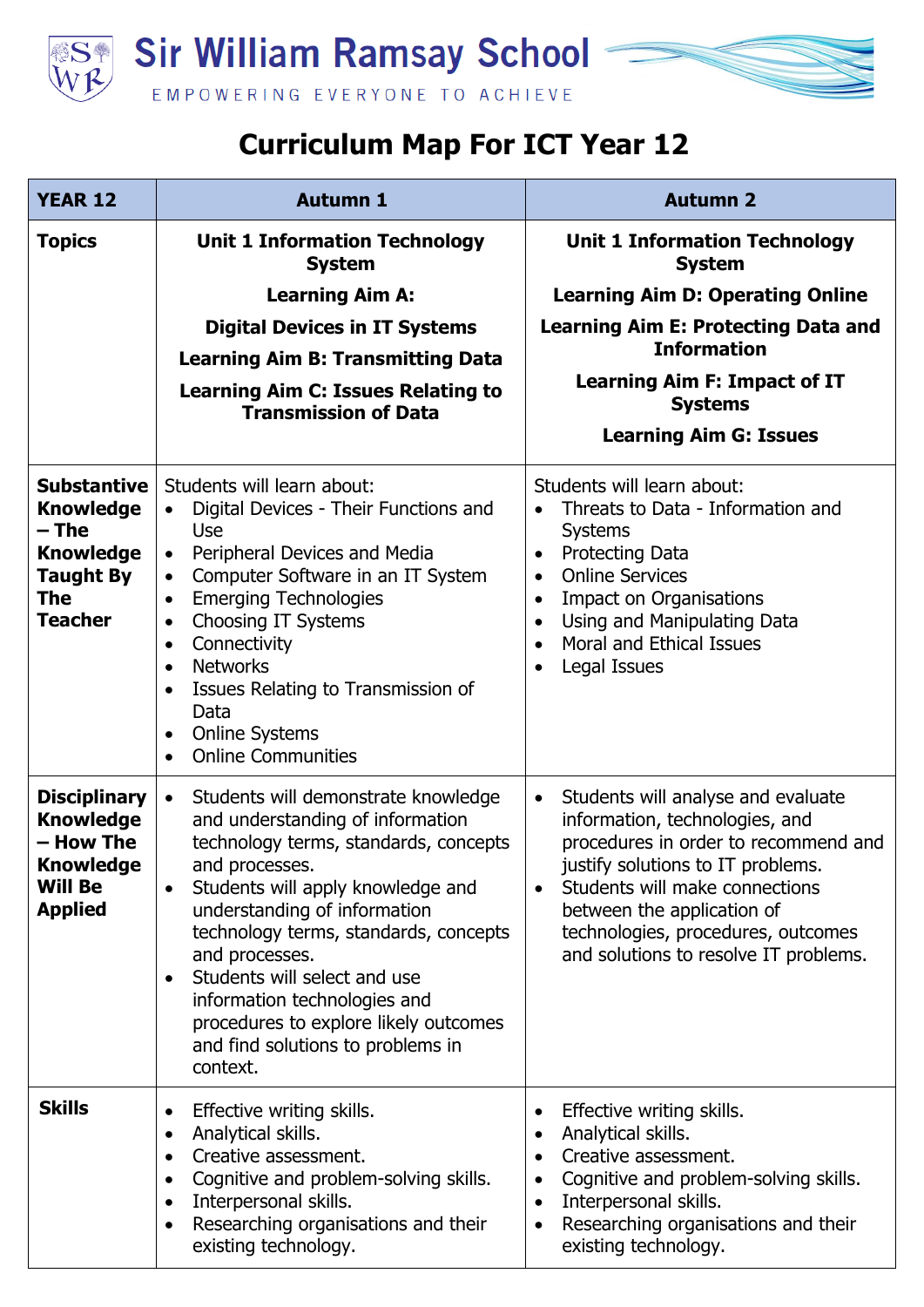| <b>Links To</b><br><b>Prior</b><br><b>Learning</b> | Students will need an existing<br>$\bullet$<br>understanding of real technologies for<br>examples.<br>Students will have prior understanding<br>$\bullet$<br>the existing technology and comparing<br>the new technology with an older<br>technology from the Years 10 and 11<br>course.                                                                                                                                                         | Students will need an existing<br>$\bullet$<br>understanding of real technologies for<br>examples.<br>Students will have prior understanding<br>$\bullet$<br>the existing technology and comparing<br>the new technology with an older<br>technology from the Years 10 and 11<br>course.                                                                                                                                                                      |
|----------------------------------------------------|--------------------------------------------------------------------------------------------------------------------------------------------------------------------------------------------------------------------------------------------------------------------------------------------------------------------------------------------------------------------------------------------------------------------------------------------------|---------------------------------------------------------------------------------------------------------------------------------------------------------------------------------------------------------------------------------------------------------------------------------------------------------------------------------------------------------------------------------------------------------------------------------------------------------------|
| Literacy/<br><b>Numeracy</b>                       | Analysing and researching.<br>$\bullet$<br>Creating reports.<br>$\bullet$<br>Evaluating a scenario for additional<br>$\bullet$<br>technology will help to develop literacy<br>and numeracy skills.<br>Evaluating forms.<br>$\bullet$<br>Accuracy of sourced information.                                                                                                                                                                         | Analysing and researching.<br>Creating reports.<br>$\bullet$<br>Evaluating a scenario for additional<br>$\bullet$<br>technology will help to develop literacy<br>and numeracy skills.<br>Evaluating forms.<br>$\bullet$<br>Accuracy of sourced information.                                                                                                                                                                                                   |
| <b>Cross</b><br><b>Curricular</b>                  | The knowledge of the effect of<br>$\bullet$<br>technology on people lives.<br>Awareness of the legal, ethical and<br>moral issues with technology.<br>Knowing the appropriate use of<br>$\bullet$<br>computing and understanding<br>Netiquette.<br>Cross Curricular: Use of Information<br>$\bullet$<br>Technology across subjects, e.g.,<br>creating presentations in PowerPoint or<br>using Excel for mathematical or<br>scientific functions. | The knowledge of the effect of<br>$\bullet$<br>technology on people lives.<br>Awareness of the legal, ethical and<br>$\bullet$<br>moral issues with technology.<br>Knowing the appropriate use of<br>$\bullet$<br>computing and understanding<br>Netiquette.<br>Cross Curricular: Use of Information<br>$\bullet$<br>Technology across subjects, e.g.,<br>creating presentations in PowerPoint or<br>using Excel for mathematical or<br>scientific functions. |
| <b>Assessment</b>                                  | End of Learning Aim Tests<br>$\bullet$                                                                                                                                                                                                                                                                                                                                                                                                           | End of Learning Aim Tests<br>Externally Assessed Unit 1 Exam                                                                                                                                                                                                                                                                                                                                                                                                  |

| <b>YEAR 12</b>                                                                                                   | <b>Spring 1</b>                                                                                                                                                                                                                                                                                   | <b>Spring 2</b>                                                                                                                                                                                                                   |
|------------------------------------------------------------------------------------------------------------------|---------------------------------------------------------------------------------------------------------------------------------------------------------------------------------------------------------------------------------------------------------------------------------------------------|-----------------------------------------------------------------------------------------------------------------------------------------------------------------------------------------------------------------------------------|
| <b>Topics</b>                                                                                                    | <b>Unit 2: Creating Information</b><br><b>Systems/Database System For A Live</b><br><b>Scenario</b>                                                                                                                                                                                               | <b>Unit 2: Creating Information</b><br><b>Systems/Database System For A Live</b><br><b>Scenario</b>                                                                                                                               |
|                                                                                                                  | <b>Learning Aim A: The Purpose and</b><br><b>Structure of Relational Database</b><br><b>Management Systems.</b>                                                                                                                                                                                   | <b>Learning Aim B: Standard Methods</b><br>and Techniques to Design Relational<br><b>Database Solutions.</b>                                                                                                                      |
| <b>Substantive</b><br><b>Knowledge</b><br>– The<br><b>Knowledge</b><br><b>Taught By</b><br>The<br><b>Teacher</b> | Students will learn about:<br>Relational Database Management<br>$\bullet$<br><b>Systems</b><br>Manipulating Data Structures and Data<br>$\bullet$<br>in Relational Databases<br>Normalisation<br>$\bullet$<br>Relational Database Design<br>$\bullet$<br><b>Design Documentation</b><br>$\bullet$ | Students will learn how to:<br>Produce a Database Solution<br>Test and Refine the Database Solution<br>Evaluate Database Design<br>$\bullet$<br><b>Evaluate Database Testing</b><br>$\bullet$<br>Evaluate a Database<br>$\bullet$ |
| <b>Disciplinary</b><br><b>Knowledge</b><br>– How The                                                             | Students will demonstrate knowledge<br>$\bullet$<br>of database development terminology,<br>standards, concepts and processes.                                                                                                                                                                    | Students will evaluate evidence to<br>$\bullet$<br>make informed judgements about the                                                                                                                                             |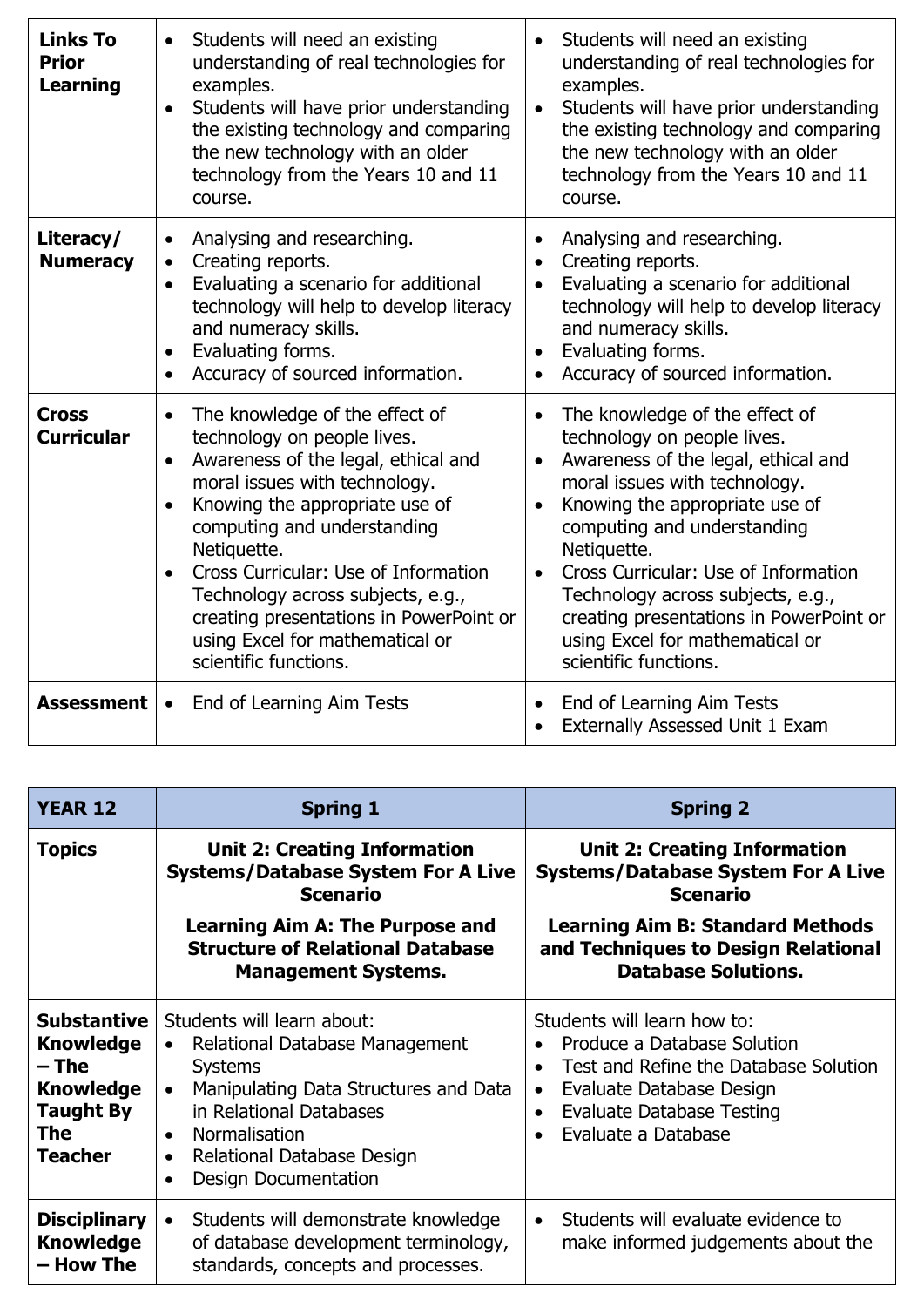| <b>Knowledge</b><br><b>Will Be</b><br><b>Applied</b> | Students will apply knowledge and<br>understanding of database<br>development terminology, standards,<br>concepts and processes to create a<br>software product to meet a client brief.<br>Students will analyse information about<br>database problems and data from test<br>results to optimise the performance of<br>a database solution.                                                                           | success of a database's design and<br>performance.<br>Students will be able to develop a<br>$\bullet$<br>database solution to meet a client brief<br>with appropriate justification.                                                                                                                                                                                                                                                                          |
|------------------------------------------------------|------------------------------------------------------------------------------------------------------------------------------------------------------------------------------------------------------------------------------------------------------------------------------------------------------------------------------------------------------------------------------------------------------------------------|---------------------------------------------------------------------------------------------------------------------------------------------------------------------------------------------------------------------------------------------------------------------------------------------------------------------------------------------------------------------------------------------------------------------------------------------------------------|
| <b>Skills</b>                                        | Effective writing skills.<br>$\bullet$<br>Analytical skills.<br>$\bullet$<br>Creative assessment.<br>$\bullet$<br>Cognitive and problem-solving skills.<br>$\bullet$<br>Interpersonal skills.<br>$\bullet$<br>Researching organisations and their<br>existing technology.<br>Use of models to accurately represent<br>$\bullet$<br>data.                                                                               | Effective writing skills.<br>$\bullet$<br>Analytical skills.<br>$\bullet$<br>Creative assessment.<br>$\bullet$<br>Cognitive and problem-solving skills.<br>$\bullet$<br>Interpersonal skills.<br>$\bullet$<br>Researching organisations and their<br>$\bullet$<br>existing technology.<br>Use of models to accurately represent<br>$\bullet$<br>data.                                                                                                         |
| <b>Links To</b><br><b>Prior</b><br>Learning          | Knowledge of Unit 1<br>$\bullet$                                                                                                                                                                                                                                                                                                                                                                                       | Knowledge of Unit 1<br>$\bullet$                                                                                                                                                                                                                                                                                                                                                                                                                              |
| Literacy/<br><b>Numeracy</b>                         | Analysing and researching.<br>$\bullet$<br>Creating reports.<br>$\bullet$<br>Evaluating a scenario for additional<br>$\bullet$<br>technology will help to develop literacy<br>and numeracy skills.<br>Evaluating forms.<br>Accuracy of sourced information.<br>Representation and interpretation of<br>data.                                                                                                           | Analysing and researching.<br>$\bullet$<br>Creating reports.<br>Evaluating a scenario for additional<br>$\bullet$<br>technology will help to develop literacy<br>and numeracy skills.<br>Evaluating forms.<br>$\bullet$<br>Accuracy of sourced information.<br>Representation and interpretation of<br>$\bullet$<br>data.                                                                                                                                     |
| <b>Cross</b><br><b>Curricular</b>                    | The knowledge of the effect of<br>technology on people lives.<br>Awareness of the legal, ethical and<br>$\bullet$<br>moral issues with technology.<br>Knowing the appropriate use of<br>computing and understanding<br>Netiquette.<br>Cross Curricular: Use of Information<br>Technology across subjects, e.g.,<br>creating presentations in PowerPoint or<br>using Excel for mathematical or<br>scientific functions. | The knowledge of the effect of<br>$\bullet$<br>technology on people lives.<br>Awareness of the legal, ethical and<br>$\bullet$<br>moral issues with technology.<br>Knowing the appropriate use of<br>$\bullet$<br>computing and understanding<br>Netiquette.<br>Cross Curricular: Use of Information<br>$\bullet$<br>Technology across subjects, e.g.,<br>creating presentations in PowerPoint or<br>using Excel for mathematical or<br>scientific functions. |
| Assessment                                           | <b>Ongoing Questioning</b><br>$\bullet$<br>Lesson/Topic Recaps<br>$\bullet$<br>Mock Exam Base on a Past Scenario                                                                                                                                                                                                                                                                                                       | <b>Ongoing Questioning</b><br>$\bullet$<br>Lesson/Topic Recaps<br>Mock Exam Base on a Past Scenario                                                                                                                                                                                                                                                                                                                                                           |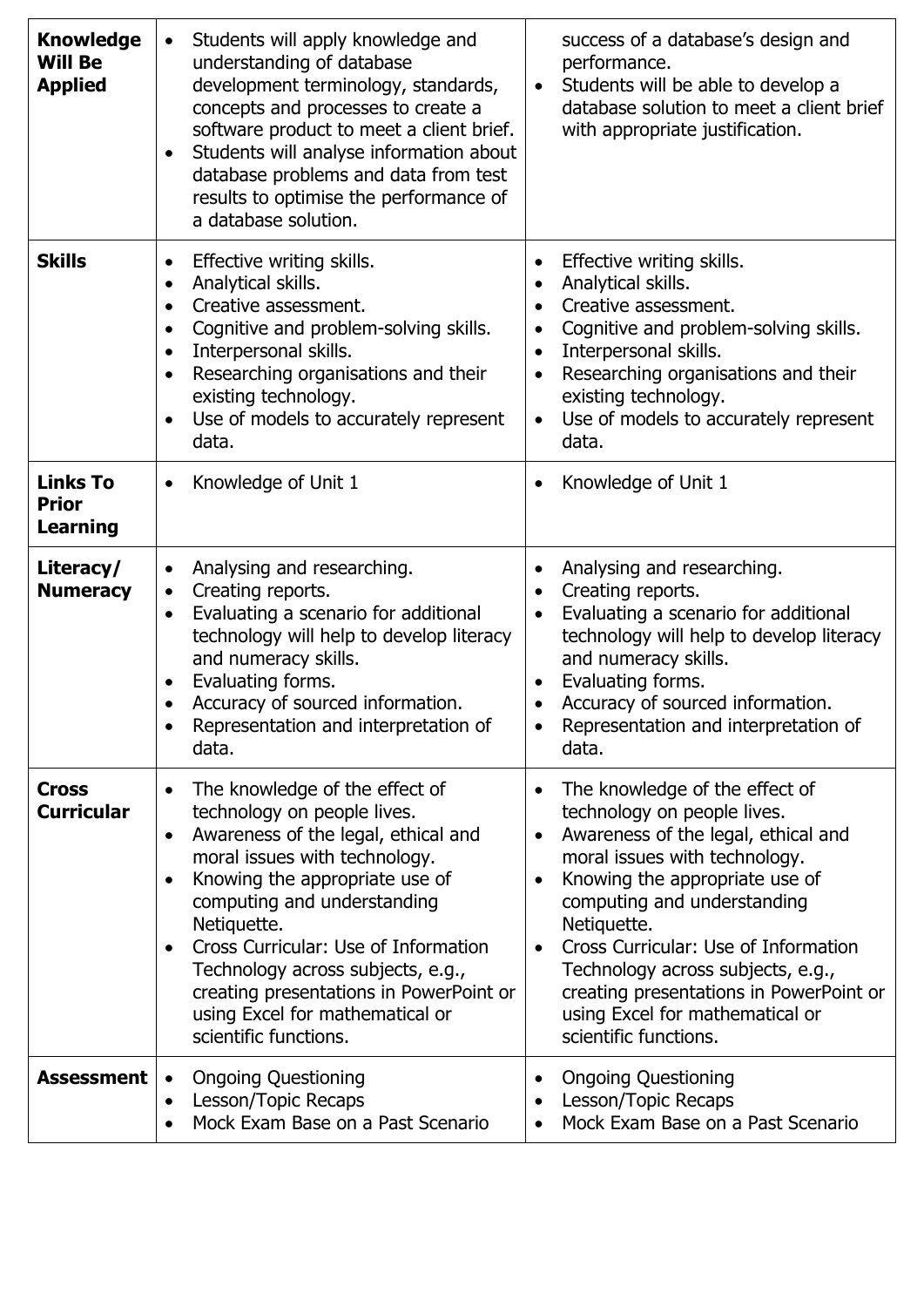| <b>YEAR 12</b>                                                                                                          | <b>Summer 1</b>                                                                                                                                                                                                                                                                                                                                                                                                           | <b>Summer 2</b>                                                                                                                                                                                                                                                                                                                                     |
|-------------------------------------------------------------------------------------------------------------------------|---------------------------------------------------------------------------------------------------------------------------------------------------------------------------------------------------------------------------------------------------------------------------------------------------------------------------------------------------------------------------------------------------------------------------|-----------------------------------------------------------------------------------------------------------------------------------------------------------------------------------------------------------------------------------------------------------------------------------------------------------------------------------------------------|
| <b>Topics</b>                                                                                                           | Unit 2<br><b>Learning Aim C: Creating a Relation</b><br><b>Database Structure</b>                                                                                                                                                                                                                                                                                                                                         | <b>Unit 2 &amp; Revision Via A Mock</b><br><b>Controlled Assessment</b><br><b>Learning Aim D: Evaluating a</b><br><b>Database Development Project</b>                                                                                                                                                                                               |
| <b>Substantive</b><br><b>Knowledge</b><br>– The<br><b>Knowledge</b><br><b>Taught By</b><br><b>The</b><br><b>Teacher</b> | Students will be supported in:<br>Producing a Database Solution<br>$\bullet$<br>Testing and Refining The Database<br>$\bullet$<br>Solution                                                                                                                                                                                                                                                                                | Students will be supported in:<br>Database Design Evaluation<br><b>Evaluation of Database Testing</b><br>$\bullet$<br>Evaluation of the Database<br>$\bullet$                                                                                                                                                                                       |
| <b>Disciplinary</b><br><b>Knowledge</b><br>– How The<br><b>Knowledge</b><br><b>Will Be</b><br><b>Applied</b>            | Students will select and configure<br>$\bullet$<br>appropriate RDBMS and SQL tools to<br>produce a database solution to meet<br>client's requirements.<br>Students will be able to describe<br>$\bullet$<br>different types of testing, select and<br>use appropriate test data.<br>Students will record appropriate test<br>٠<br>documentation and use testing<br>outcomes to improve and refine a<br>database solution. | Students will evaluate and monitor the<br>$\bullet$<br>characteristics, concepts, impact and<br>implications of testing methodologies<br>of a database design.<br>Students will be able to evaluate the<br>$\bullet$<br>testing processes and understand the<br>success of the solution.                                                            |
| <b>Skills</b>                                                                                                           | Effective writing skills.<br>$\bullet$<br>Analytical skills.<br>$\bullet$<br>Creative assessment.<br>Cognitive and problem-solving skills.<br>Interpersonal skills.<br>$\bullet$<br>Researching organisations and their<br>$\bullet$<br>existing technology.<br>Use of models to accurately represent<br>$\bullet$<br>data.                                                                                               | Effective writing skills.<br>$\bullet$<br>Analytical skills.<br>$\bullet$<br>Creative assessment.<br>Cognitive and problem-solving skills.<br>Interpersonal skills.<br>$\bullet$<br>Researching organisations and their<br>$\bullet$<br>existing technology.<br>Use of models to accurately represent<br>$\bullet$<br>data.                         |
| <b>Links To</b><br><b>Prior</b><br><b>Learning</b>                                                                      | Knowledge of Unit 1.<br>$\bullet$                                                                                                                                                                                                                                                                                                                                                                                         | Knowledge of Unit 1.<br>$\bullet$                                                                                                                                                                                                                                                                                                                   |
| Literacy/<br><b>Numeracy</b>                                                                                            | Analysing and researching.<br>Creating reports.<br>$\bullet$<br>Evaluating a scenario for additional<br>٠<br>technology will help to develop literacy<br>and numeracy skills.<br>Evaluating forms.<br>$\bullet$<br>Accuracy of sourced information.<br>$\bullet$<br>Representation and interpretation of<br>$\bullet$<br>data.                                                                                            | Analysing and researching.<br>$\bullet$<br>Creating reports.<br>$\bullet$<br>Evaluating a scenario for additional<br>$\bullet$<br>technology will help to develop literacy<br>and numeracy skills.<br>Evaluating forms.<br>$\bullet$<br>Accuracy of sourced information.<br>$\bullet$<br>Representation and interpretation of<br>$\bullet$<br>data. |
| <b>Cross</b><br><b>Curricular</b>                                                                                       | The knowledge of the effect of<br>$\bullet$<br>technology on people lives.<br>Awareness of the legal, ethical and<br>$\bullet$<br>moral issues with technology.                                                                                                                                                                                                                                                           | The knowledge of the effect of<br>$\bullet$<br>technology on people lives.<br>Awareness of the legal, ethical and<br>$\bullet$<br>moral issues with technology.                                                                                                                                                                                     |